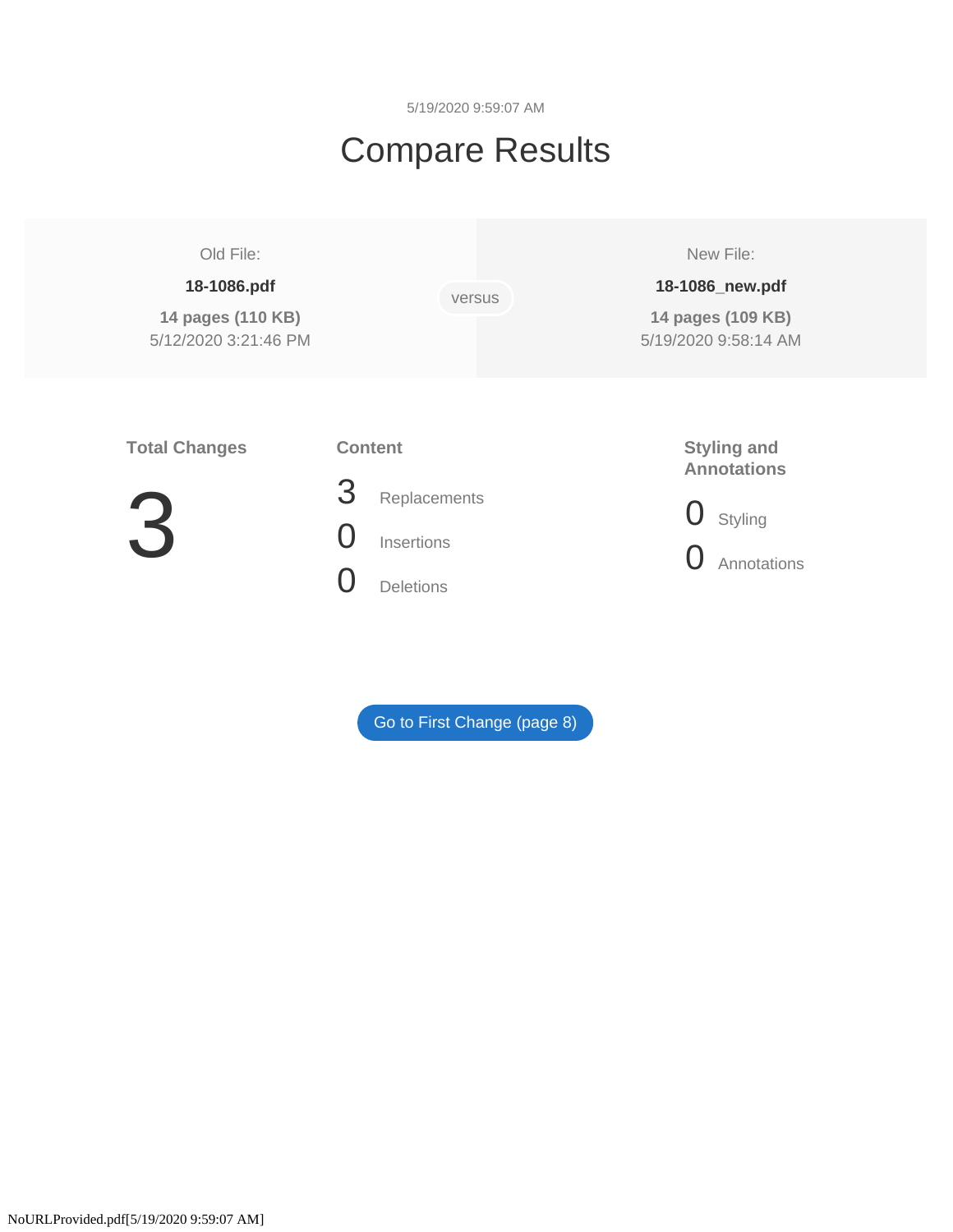#### Syllabus

 NOTE: Where it is feasible, a syllabus (headnote) will be released, as is being done in connection with this case, at the time the opinion is issued. The syllabus constitutes no part of the opinion of the Court but has been<br>prepared by the Reporter of Decisions for the convenience of the reader.<br>See United States v. Detroit Timber & Lumber Co., 200 U.S. 321, 337.

# **SUPREME COURT OF THE UNITED STATES**

#### Syllabus

# LUCKY BRAND DUNGAREES, INC., ET AL. *v.* MARCEL FASHIONS GROUP, INC.

## CERTIORARI TO THE UNITED STATES COURT OF APPEALS FOR THE SECOND CIRCUIT

# No. 18–1086. Argued January 13, 2020—Decided May 14, 2020

Petitioners (collectively Lucky Brand) and respondent (Marcel) both use the word "Lucky" as part of their marks on jeans and other apparel. Marcel received a trademark registration for the phrase "Get Lucky," and Lucky Brand uses the registered trademark "Lucky Brand" and other marks with the word "Lucky." This has led to nearly 20 years of litigation, proceeding in three rounds. The first round resulted in a 2003 settlement agreement in which Lucky Brand agreed to stop using the phrase "Get Lucky" and Marcel agreed to release any claims regarding Lucky Brand's use of its own trademarks. In the second round (2005 Action), Lucky Brand sued Marcel and its licensee for violating its trademarks. Marcel filed several counterclaims turning, as relevant here, on Lucky Brand's alleged continued use of "Get Lucky," but it did not claim that Lucky Brand's use of its own marks alone infringed the "Get Lucky" mark. In both a motion to dismiss the counterclaims and an answer to them, Lucky Brand argued that the counterclaims were barred by the settlement agreement, but it did not invoke that defense later in the proceedings. The court in the 2005 Action permanently enjoined Lucky Brand from copying or imitating Marcel's "Get Lucky" mark, and a jury found against Lucky Brand on Marcel's remaining counterclaims. In the third round (2011 Action), Marcel sued Lucky Brand for continuing to infringe the "Get Lucky" mark, but it did not reprise its 2005 allegation about Lucky Brand's use of the "Get Lucky" phrase. After protracted litigation, Lucky Brand moved to dismiss, arguing—for the first time since early in the 2005 Action—that Marcel had released its claims in the settlement agreement. Marcel countered that Lucky Brand could not invoke the release defense because it could have pursued that defense in the 2005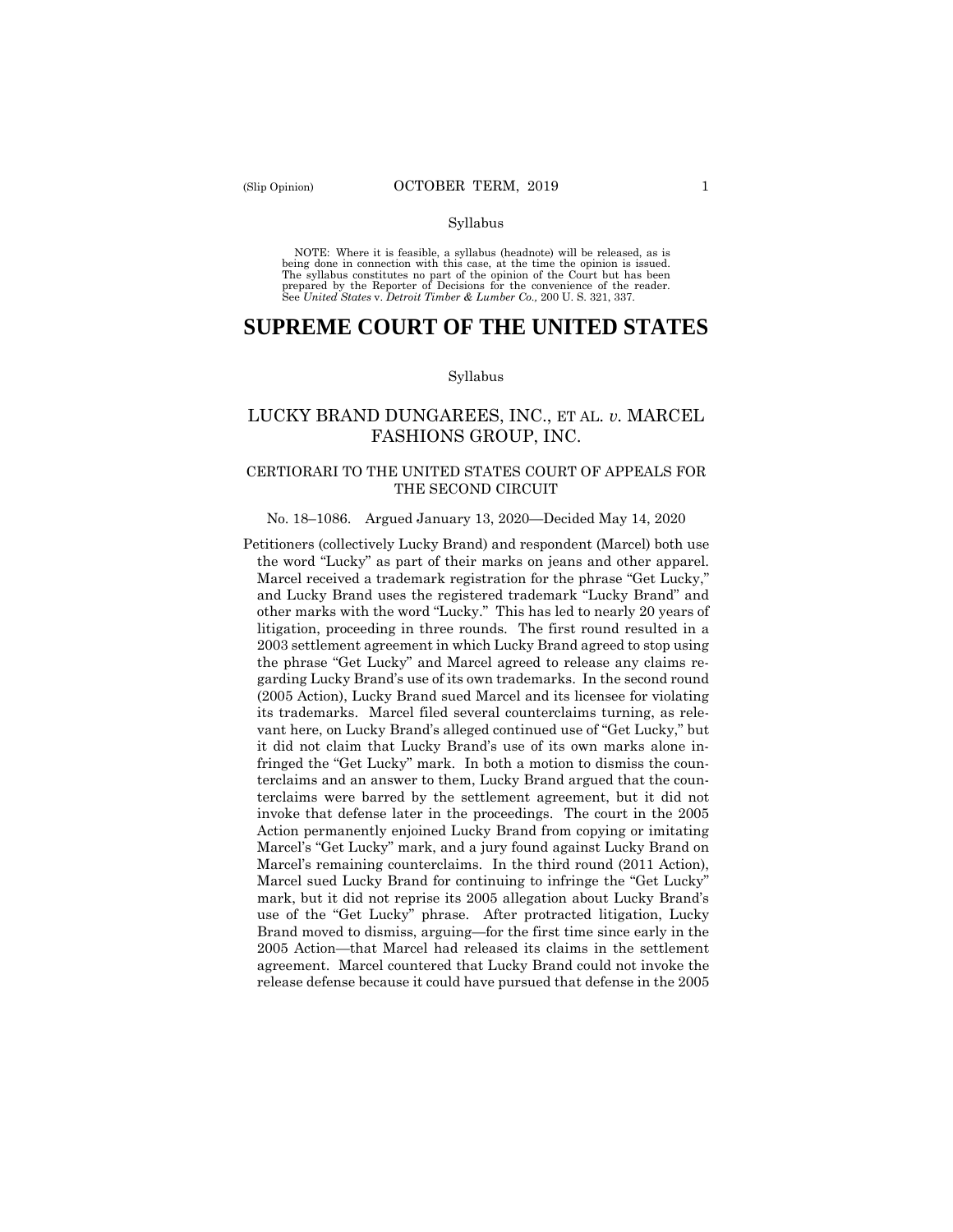# 2 LUCKY BRAND DUNGAREES, INC. *v.*  MARCEL FASHIONS GROUP, INC. Syllabus

Action but did not. The District Court granted Lucky Brand's motion to dismiss. The Second Circuit vacated and remanded, concluding that "defense preclusion" prohibited Lucky Brand from raising an unlitigated defense that it should have raised earlier.

*Held*: Because Marcel's 2011 Action challenged different conduct—and raised different claims—from the 2005 Action, Marcel cannot preclude Lucky Brand from raising new defenses. Pp. 6–12.

(a) This case asks whether so-called "defense preclusion" is a valid application of res judicata: a term comprising the doctrine of issue preclusion, which precludes a party from relitigating an issue actually decided in a prior action and necessary to the judgment, and the doctrine of claim preclusion, which prevents parties from raising issues that could have been raised and decided in a prior action. Any preclusion of defenses must, at a minimum, satisfy the strictures of issue preclusion or claim preclusion. See, *e.g.*, *Davis* v. *Brown*, 94 U. S. 423, 428. Here, issue preclusion does not apply, so the causes of action must share a "common nucleus of operative fact[s]" for claim preclusion to apply, Restatement (Second) of Judgments §24, Comment *b*, p. 199. Pp. 6–8.

(b) Because the two suits here involved different marks and different conduct occurring at different times, they did not share a "common nucleus of operative facts." The 2005 claims depended on Lucky Brand's alleged use of "Get Lucky." But in the 2011 Action, Marcel alleged that the infringement was Lucky Brand's use of its other marks containing the word "Lucky," not any use of "Get Lucky" itself. The conduct in the 2011 Action also occurred after the conclusion of the 2005 Action. But claim preclusion generally " 'does not bar claims that are predicated on events that postdate the filing of the initial complaint," Whole Woman's Health v. Hellerstedt, 579 U.S. \_\_, \_\_, because events occurring after a plaintiff files suit often give rise to new "operative facts" creating a new claim to relief. Pp. 8–10.

(c) Marcel claims that treatises and this Court's cases support a version of "defense preclusion" that extends to the facts of this case. But none of those authorities describe scenarios applicable here, and they are unlikely to stand for anything more than that traditional claim or issue preclusion principles may bar defenses raised in a subsequent suit—principles that do not bar Lucky Brand's release defense here. Pp. 10–12.

898 F. 3d 232, reversed and remanded.

SOTOMAYOR, J., delivered the opinion for a unanimous Court.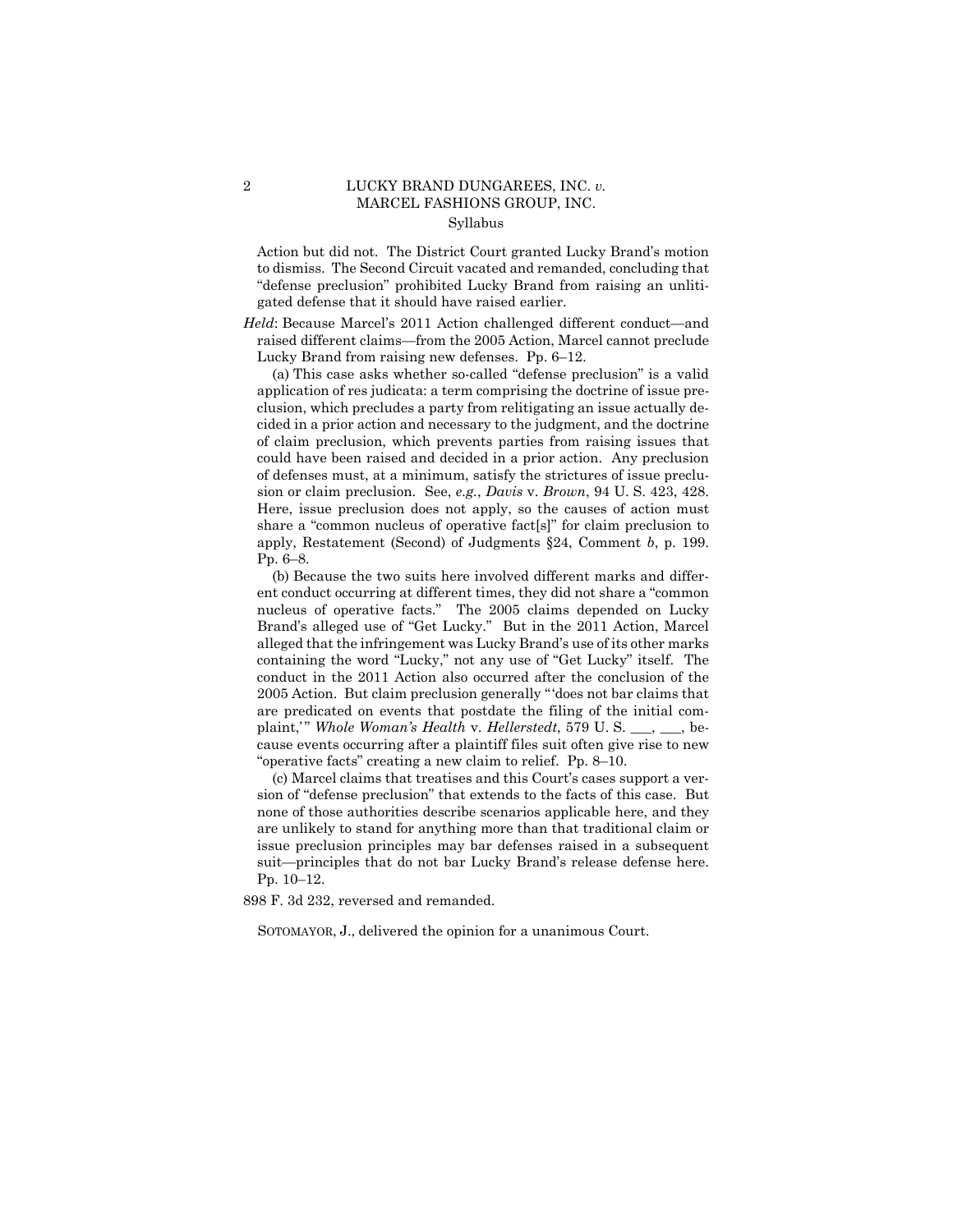NOTICE: This opinion is subject to formal revision before publication in the preliminary print of the United States Reports. Readers are requested to notify the Reporter of Decisions, Supreme Court of the United States, Wash-ington, D. C. 20543, of any typographical or other formal errors, in order that corrections may be made before the preliminary print goes to press.

# $\frac{1}{2}$  , where  $\frac{1}{2}$ **SUPREME COURT OF THE UNITED STATES**

#### $\frac{1}{2}$  ,  $\frac{1}{2}$  ,  $\frac{1}{2}$  ,  $\frac{1}{2}$  ,  $\frac{1}{2}$  ,  $\frac{1}{2}$ No. 18–1086

# LUCKY BRAND DUNGAREES, INC., ET AL., PETITIONERS *v.* MARCEL FASHIONS GROUP, INC.

# ON WRIT OF CERTIORARI TO THE UNITED STATES COURT OF APPEALS FOR THE SECOND CIRCUIT

#### [May 14, 2020]

# JUSTICE SOTOMAYOR delivered the opinion of the Court.

This case arises from protracted litigation between petitioners Lucky Brand Dungarees, Inc., and others (collectively Lucky Brand) and respondent Marcel Fashions Group, Inc. (Marcel). In the latest lawsuit between the two, Lucky Brand asserted a defense against Marcel that it had not pressed fully in a preceding suit between the parties. This Court is asked to determine whether Lucky Brand's failure to litigate the defense in the earlier suit barred Lucky Brand from invoking it in the later suit. Because the parties agree that, at a minimum, the preclusion of such a defense in this context requires that the two suits share the same claim to relief—and because we find that the two suits here did not—Lucky Brand was not barred from raising its defense in the later action.

I

Marcel and Lucky Brand both sell jeans and other apparel. Both entities also use the word "Lucky" as part of their marks on clothing. In 1986, Marcel received a federal trademark registration for "Get Lucky"; a few years later,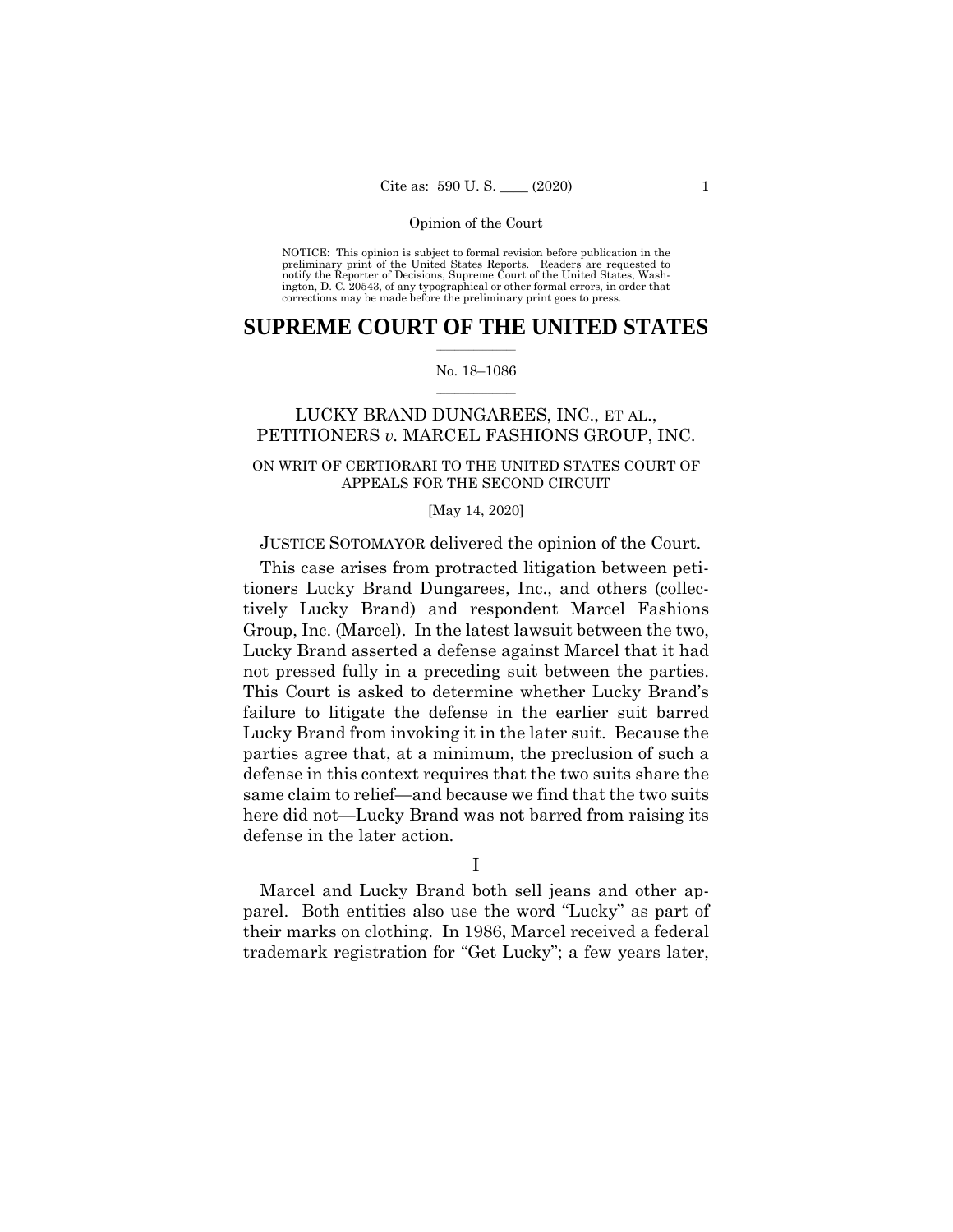# 2 LUCKY BRAND DUNGAREES, INC. *v.*  MARCEL FASHIONS GROUP, INC. Opinion of the Court

in 1990, Lucky Brand began selling apparel using the registered trademark "Lucky Brand" and other marks that include the word "Lucky." 779 F. 3d 102, 105 (CA2 2015).

Three categories of marks are at issue in this case: Marcel's "Get Lucky" mark; Lucky Brand's "Lucky Brand" mark; and various other marks owned by Lucky Brand that contain the word "Lucky." These trademarks have led to nearly 20 years of litigation between the two companies, proceeding in three rounds.

In 2001—the first round—Marcel sued Lucky Brand, alleging that Lucky Brand's use of the phrase "Get Lucky" in advertisements infringed Marcel's trademark. In 2003, the parties signed a settlement agreement. As part of the deal, Lucky Brand agreed to stop using the phrase "Get Lucky." App. 191. In exchange, Marcel agreed to release any claims regarding Lucky Brand's use of its own trademarks. *Id.*, at 191–192.

# B

The ink was barely dry on the settlement agreement when, in 2005, the parties began a second round of litigation (2005 Action). Lucky Brand filed suit, alleging that Marcel and its licensee violated its trademarks by copying its designs and logos in a new clothing line. As relevant here, Marcel filed several counterclaims that all turned, in large part, on Lucky Brand's alleged continued use of "Get Lucky": One batch of allegations asserted that Lucky Brand had continued to use Marcel's "Get Lucky" mark in violation of the settlement agreement, while others alleged that Lucky Brand's use of the phrase "Get Lucky" and "Lucky Brand" together was "confusingly similar to"—and thus infringed––Marcel's "Get Lucky" mark. Defendants' Answer, Affirmative Defenses, and Counterclaims to Plaintiffs' Complaint in No. 1:05–cv–06757 (SDNY), Doc. 40–2, p. 39;

A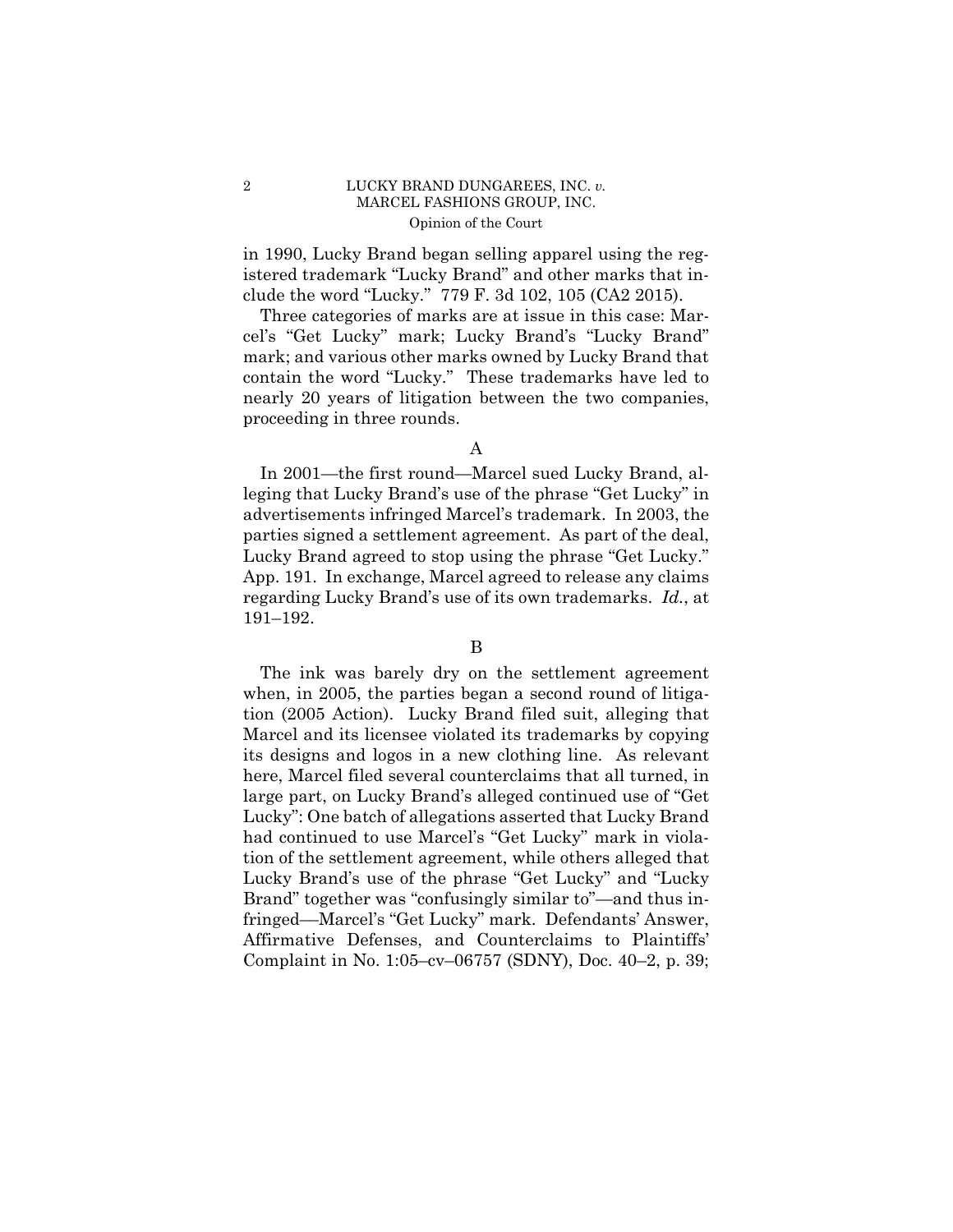see *id.*, at 34–41. None of Marcel's counterclaims alleged that Lucky Brand's use of its own marks alone—*i.e.*, independent of any alleged use of "Get Lucky"—infringed Marcel's "Get Lucky" mark.

Lucky Brand moved to dismiss the counterclaims, alleging that they were barred by the release provision of the settlement agreement. After the District Court denied the motion without prejudice, Lucky Brand noted the release defense once more in its answer to Marcel's counterclaims. But as the 2005 Action proceeded, Lucky Brand never again invoked the release defense.

 The 2005 Action concluded in two phases. First, as a sanction for misconduct during discovery, the District Court concluded that Lucky Brand violated the settlement agreement by continuing to use "Get Lucky" and permanently enjoined Lucky Brand from copying or imitating Marcel's "Get Lucky" mark. Order Granting Partial Summary Judgment and Injunction in No. 1:05–cv–06757, Doc. 183; see also App. 203–204. The injunction did not enjoin, or even mention, Lucky Brand's use of any other marks or phrases containing the word "Lucky." Order Granting Partial Summary Judgment and Injunction, Doc. 183. The case then proceeded to trial. The jury found against Lucky Brand on Marcel's remaining counterclaims—those that alleged infringement from Lucky Brand's continued use of the "Get Lucky" catchphrase alongside its own marks. See Brief for Respondent 52.

#### C

In April 2011, the third round of litigation began: Marcel filed an action against Lucky Brand (2011 Action), maintaining that Lucky Brand continued to infringe Marcel's "Get Lucky" mark and, in so doing, contravened the judgment issued in the 2005 Action.

This complaint did not reprise Marcel's earlier allegation (in the 2005 Action) that Lucky Brand continued to use the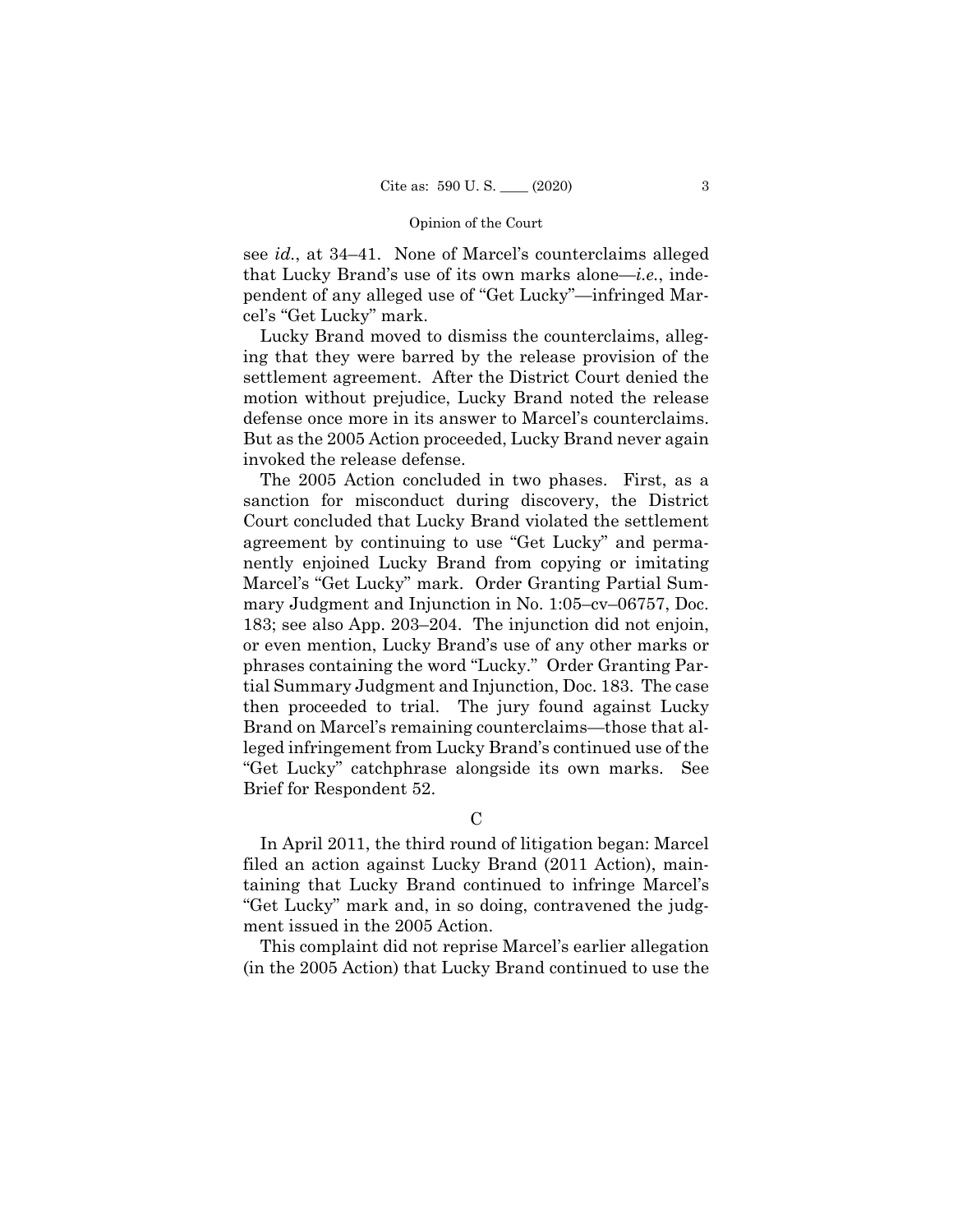# 4 LUCKY BRAND DUNGAREES, INC. *v.*  MARCEL FASHIONS GROUP, INC. Opinion of the Court

"Get Lucky" phrase. Marcel argued only that Lucky Brand's continued, post-2010 use of Lucky Brand's own marks—some of which used the word "Lucky"—infringed Marcel's "Get Lucky" mark in a manner that (according to Marcel) was previously found infringing.<sup>1</sup> Marcel requested that the District Court enjoin Lucky Brand from using any of Lucky Brand's marks containing the word "Lucky."

The District Court granted Lucky Brand summary judgment, concluding that Marcel's claims in the 2011 Action were essentially the same as its counterclaims in the 2005 Action.

But the Court of Appeals for the Second Circuit disagreed. 779 F. 3d 102. The court concluded that Marcel's claims in the 2011 Action were distinct from those it had asserted in the 2005 Action, because the claims at issue in the 2005 Action were "for earlier infringements." *Id.*, at 110. As the court noted, "[w]inning a judgment . . . does not deprive the plaintiff of the right to sue" for the defendant's "subsequent similar violations." *Id.*, at 107.

 pened to contain the word "Lucky." *Id.*, at 111. Moreover, The Second Circuit further rejected Marcel's request to hold Lucky Brand in contempt for violating the injunction issued in the 2005 Action. The court noted that the conduct at issue in the 2011 Action was Lucky Brand's use of its own marks—not the use of the phrase "Get Lucky." By contrast, the 2005 injunction prohibited Lucky Brand from using the "Get Lucky" mark—not Lucky Brand's own marks that hapthe court reasoned that the jury in the 2005 Action had been

 ${}^{1}$ See Complaint for Injunctive Relief and Trademark Infringement in No. 1:11–cv–05523 (SDNY), Doc. 1, ¶15 ("Despite the entry of the [2005 Action judgment], [Lucky Brand] ha[s] continued to willfully . . . infringe [Marcel's] GET LUCKY mark by using the Lucky Brand marks in the identical manner and form and on the same goods for which [it] w[as] found liable for infringement"); *id.*, ¶20 ("Despite the entry of the" 2005 Action judgment, Lucky Brand has "continued its uninterrupted and willful use of the Lucky Brand marks and any other trademarks including the word 'Lucky' ").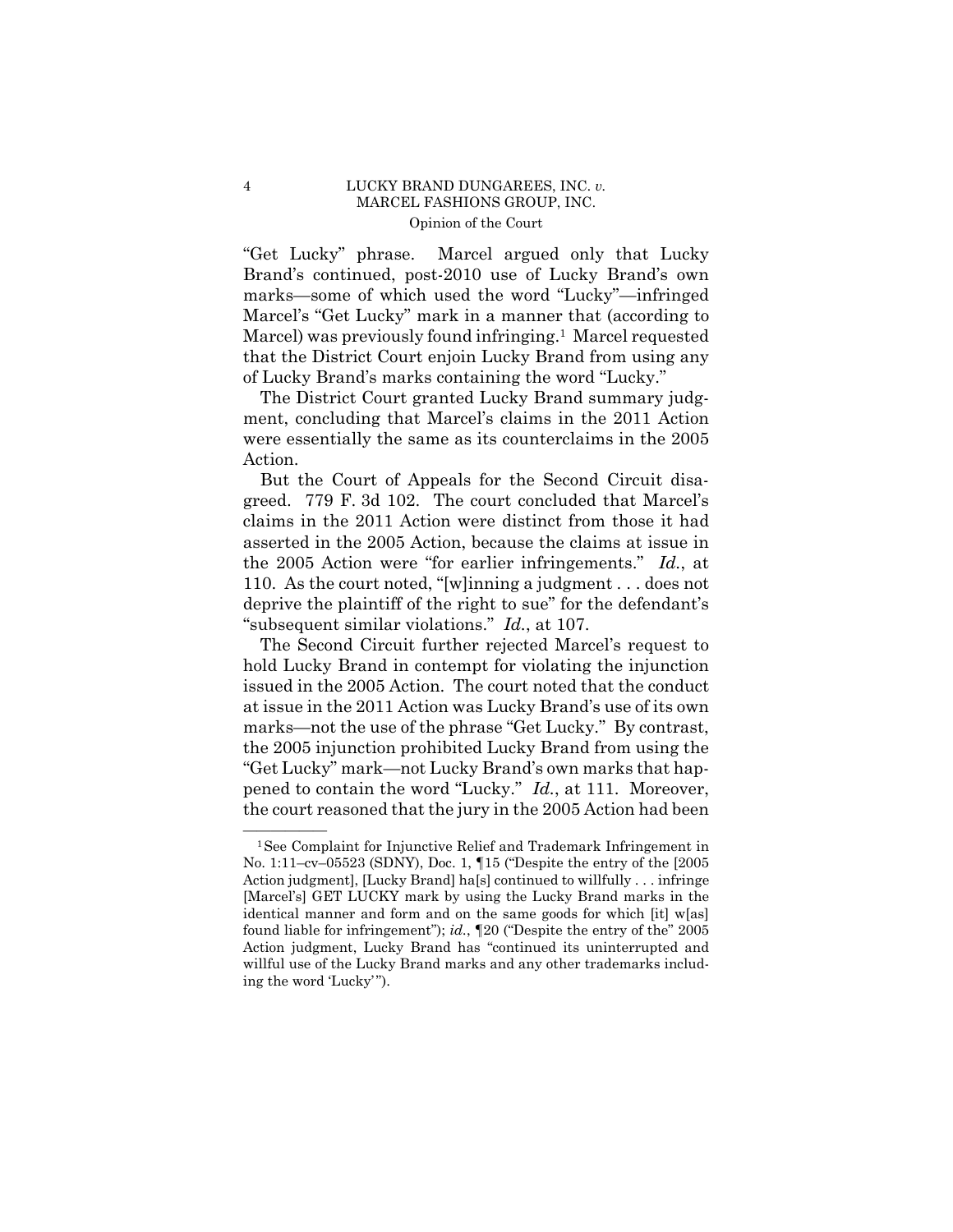"free to find infringement of Marcel's 'Get Lucky' mark based solely on Lucky Brand's use of [the phrase] 'Get Lucky.'" *Id.*, at 112. The court vacated and remanded for further proceedings.

On remand to the District Court, Lucky Brand moved to dismiss, arguing—for the first time since its motion to dismiss and answer in the 2005 Action—that Marcel had released its claims by entering the settlement agreement. Marcel countered that Lucky Brand was precluded from invoking the release defense, because it could have pursued the defense fully in the 2005 Action but had neglected to do so. The District Court granted Lucky Brand's motion to dismiss, holding that it could assert its release defense and that the settlement agreement indeed barred Marcel's claims.

The Second Circuit vacated and remanded, concluding that a doctrine it termed "defense preclusion" prohibited Lucky Brand from raising the release defense in the 2011 Action. 898 F. 3d 232 (2018). Noting that a different category of preclusion—issue preclusion—may be wielded against a defendant, see *Parklane Hosiery Co.* v. *Shore*, 439 U. S. 322 (1979), the court reasoned that the same should be true of claim preclusion: A defendant should be precluded from raising an unlitigated defense that it should have raised earlier. The panel then held that "defense preclusion" bars a party from raising a defense where: "(i) a previous action involved an adjudication on the merits"; "(ii) the previous action involved the same parties"; "(iii) the defense was either asserted or could have been asserted, in the prior action"; and "(iv) the district court, in its discretion, concludes that preclusion of the defense is appropriate." 898 F. 3d, at 241. Finding each factor satisfied in this case, the panel vacated the District Court's judgment. We granted certiorari, 588 U.S.  $\_\_$  (2019), to resolve differences among the Circuits regarding when, if ever, claim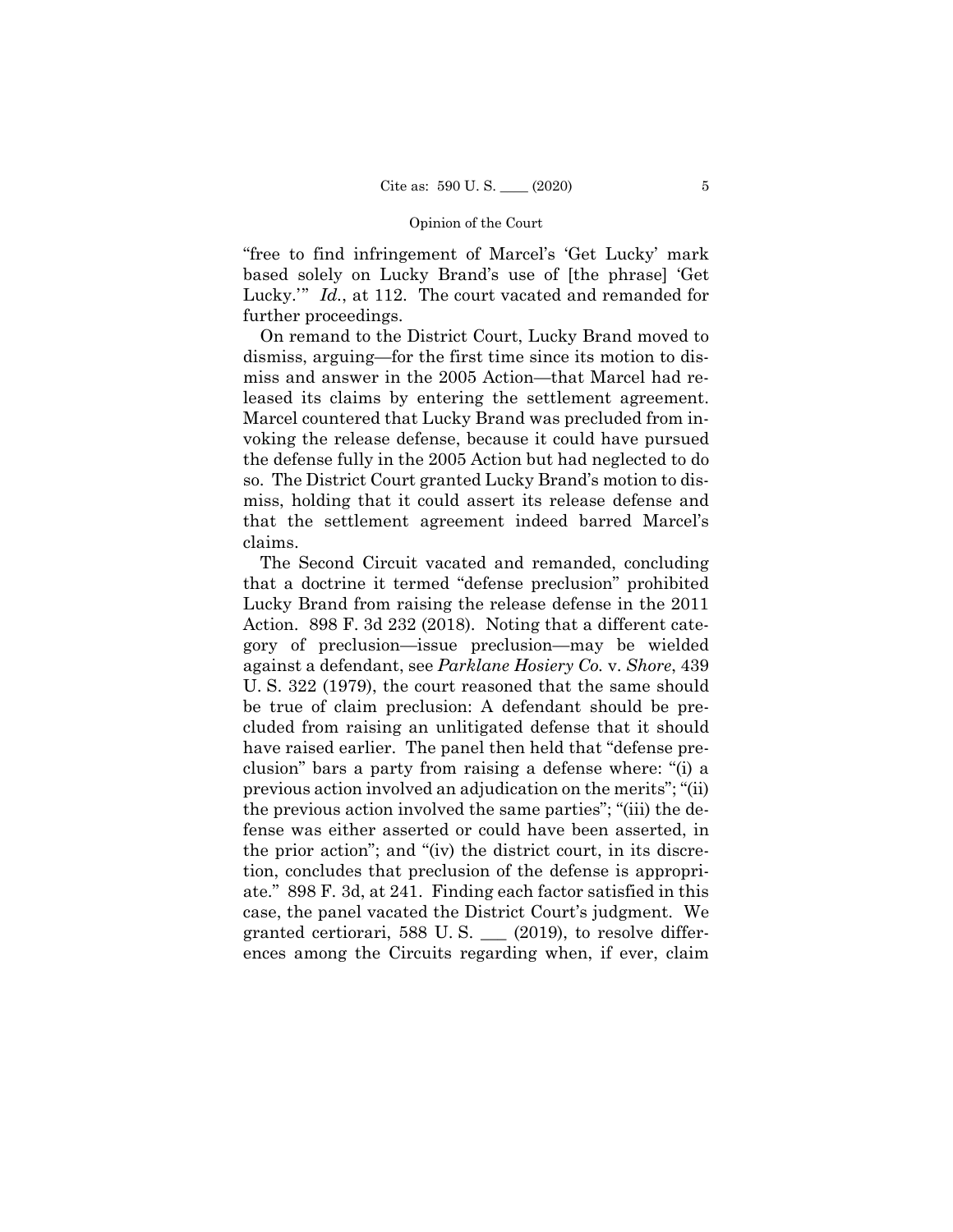# <span id="page-8-0"></span>6 LUCKY BRAND DUNGAREES, INC. *v.*  MARCEL FASHIONS GROUP, INC. Opinion of the Court

preclusion applies to defenses raised in a later suit. Compare 898 F. 3d, at 241, with *Hallco Mfg. Co.* v. *Foster*, 256 F. 3d 1290, 1297–1298 (CA Fed. 2001); *McKinnon* v. *Blue Cross and Blue Shield of Alabama*, 935 F. 2d 1187, 1192 (CA11 1991).

> II A

This case asks whether so-called "defense preclusion" is a valid application of res judicata: a term that now comprises two distinct doctrines regarding the preclusive effect of prior litigation. 18 C. Wright, A. Miller, & E. Cooper, Federal Practice and Procedure §4402 (3d ed. 2016) (Wright & Miller). The first is issue preclusion (sometimes called collateral estoppel), which precludes a party from relitigating an issue actually decided in a prior case and necessary to the judgment. *Allen* v. *McCurry*, 449 U. S. 90, 94 (1980); see *Parklane Hosiery*, 439 U. S., at 326, n. 5.

The second doctrine is claim preclusion (sometimes itself called res judicata). Unlike issue preclusion, claim preclusion prevents parties from raising issues that could have been raised and decided in a prior action—even if they were not actually litigated. If a later suit advances the same claim as an earlier suit between the same parties, the earlier suit's judgment "prevents litigation of all grounds for, or defenses to, recovery that were previously available to the parties, regardless of whether they were asserted or determined in the prior proceeding." *Brown* v. *Felsen*, 442 U. S. 127, 131 (1979); see also Wright & Miller §4407. Suits involve the same claim (or "cause of action") when they "'aris[e] from the same transaction,'" *United States* v. *Tohono O'odham Nation*, 563 U. S. 307, 316 (2011) (quoting *Kremer* v. *Chemical Constr. Corp.*, 456 U. S. 461, 482, n. 22 (1982)), or involve a "common nucleus of operative facts," Restatement (Second) of Judgments §24, Comment *b*, p. 199 (1982) (Restatement (Second)).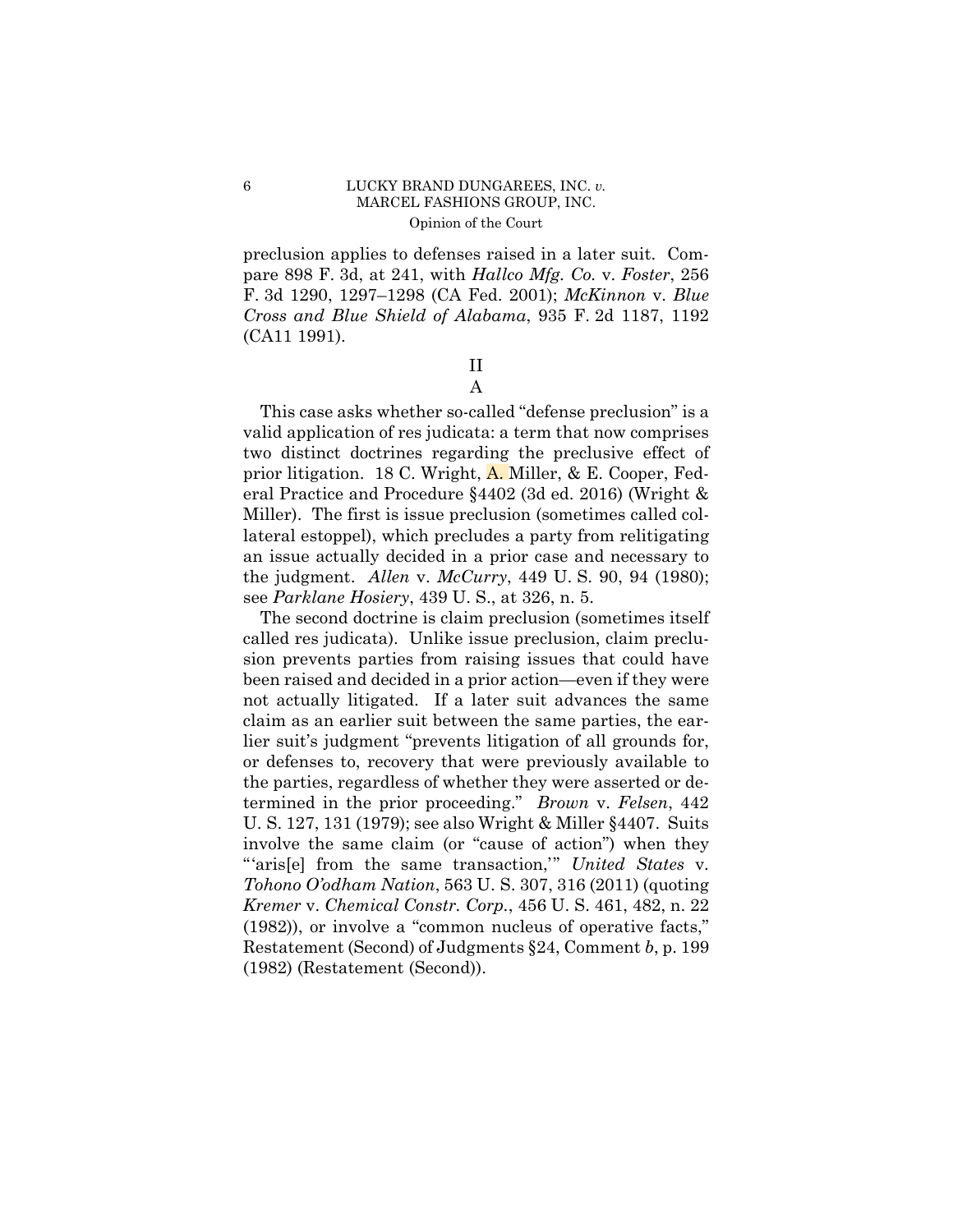Put another way, claim preclusion "describes the rules formerly known as 'merger' and 'bar.'" *Taylor* v. *Sturgell*, 553 U. S. 880, 892, n. 5 (2008). "If the plaintiff wins, the entire claim is merged in the judgment; the plaintiff cannot bring a second independent action for additional relief, and the defendant cannot avoid the judgment by offering new defenses." Wright & Miller §4406. But "[i]f the second lawsuit involves a new claim or cause of action, the parties may raise assertions or defenses that were omitted from the first lawsuit even though they were equally relevant to the first cause of action." *Ibid.* 

As the Second Circuit itself seemed to recognize, see 898 F. 3d, at 236–237, this Court has never explicitly recognized "defense preclusion" as a standalone category of res judicata, unmoored from the two guideposts of issue preclusion and claim preclusion. Instead, our case law indicates that any such preclusion of defenses must, at a minimum, satisfy the strictures of issue preclusion or claim preclusion. See, *e.g.*, *Davis* v. *Brown*, 94 U. S. 423, 428 (1877) (holding that where two lawsuits involved different claims, preclusion operates "only upon the matter actually at issue and determined in the original action").<sup>2</sup> The parties thus agree that where, as here, issue preclusion does not apply, a defense can be barred only if the "causes of action are the

<sup>&</sup>lt;sup>2</sup>There may be good reasons to question any application of claim preclusion to defenses. It has been noted that in suits involving successive claims against the same defendant, courts often "assum[e] that the defendant may raise defenses in the second action that were not raised in the first, even though they were equally available and relevant in both actions." Wright & Miller §4414. This is because "[v]arious considerations, other than actual merits, may govern" whether to bring a defense, "such as the smallness of the amount or the value of the property in controversy, the difficulty of obtaining the necessary evidence, the expense of the litigation, and [a party's] own situation." *Cromwell* v. *County of Sac*, 94 U. S. 351, 356 (1877). Here, however, this Court need not determine when (if ever) applying claim preclusion to defenses may be appropriate, because a necessary predicate—identity of claims—is lacking.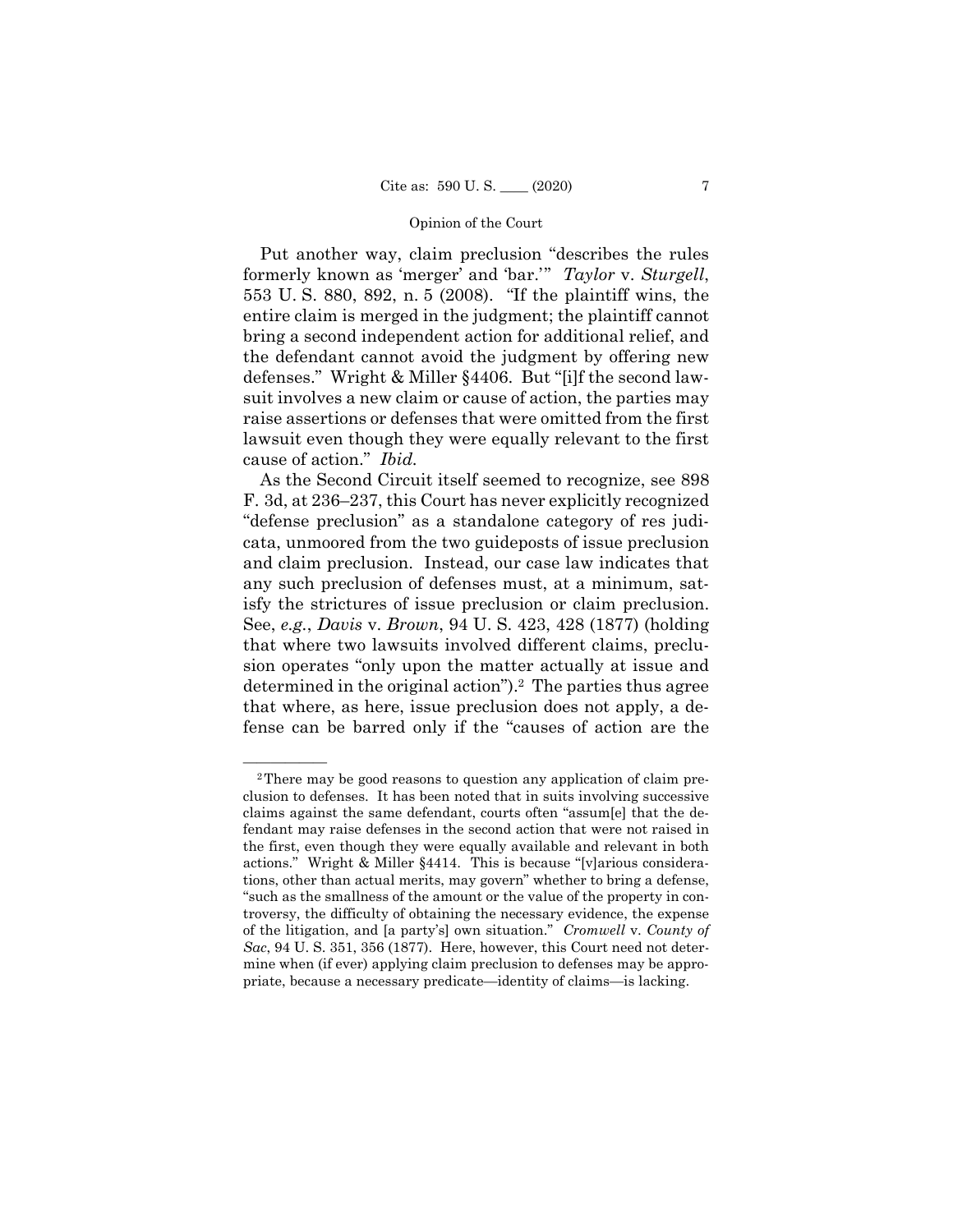# 8 LUCKY BRAND DUNGAREES, INC. *v*. MARCEL FASHIONS GROUP, INC. Opinion of the Court

same" in the two suits—that is, where they share a "'common nucleus of operative fact[s].'" Brief for Respondent 2, 27, 31, 50; accord, Reply Brief 3.

B

Put simply, the two suits here were grounded on different conduct, involving different marks, occurring at different times. They thus did not share a "common nucleus of operative facts." Restatement (Second) §24, Comment *b*, at 199.

To start, claims to relief may be the same for the purposes of claim preclusion if, among other things, "'a different judgment in the second action would impair or destroy rights or interests established by the judgment entered in the first action.'" Wright & Miller §4407. Here, however, the 2011 Action did not imperil the judgment of the 2005 Action because the lawsuits involved both different conduct and different trademarks.

In the 2005 Action, Marcel alleged that Lucky Brand infringed Marcel's "Get Lucky" mark both by directly imitating its "Get Lucky" mark and by using the "Get Lucky" slogan alongside Lucky Brand's other marks in a way that created consumer confusion. Brief for Respondent 52. Marcel appears to admit, thus, that its claims in the 2005 Action depended on Lucky Brand's alleged use of "Get Lucky." *Id.,*  at 9–10 ("Marcel's reverse-confusion theory [in the 2005 Action] depended, in part, on Lucky's continued imitation of the GET LUCKY mark").

By contrast, the 2011 Action did not involve any alleged use of the "Get Lucky" phrase. Indeed, Lucky Brand had been enjoined in the 2005 Action from using "Get Lucky," and in the 2011 Action, Lucky Brand was found not to have violated that injunction. 779 F. 3d, at 111–112. The parties thus do not argue that Lucky Brand continued to use "Get Lucky" after the 2005 Action concluded, and at oral argument, counsel for Marcel appeared to confirm that Marcel's claims in the 2011 Action did not allege that Lucky Brand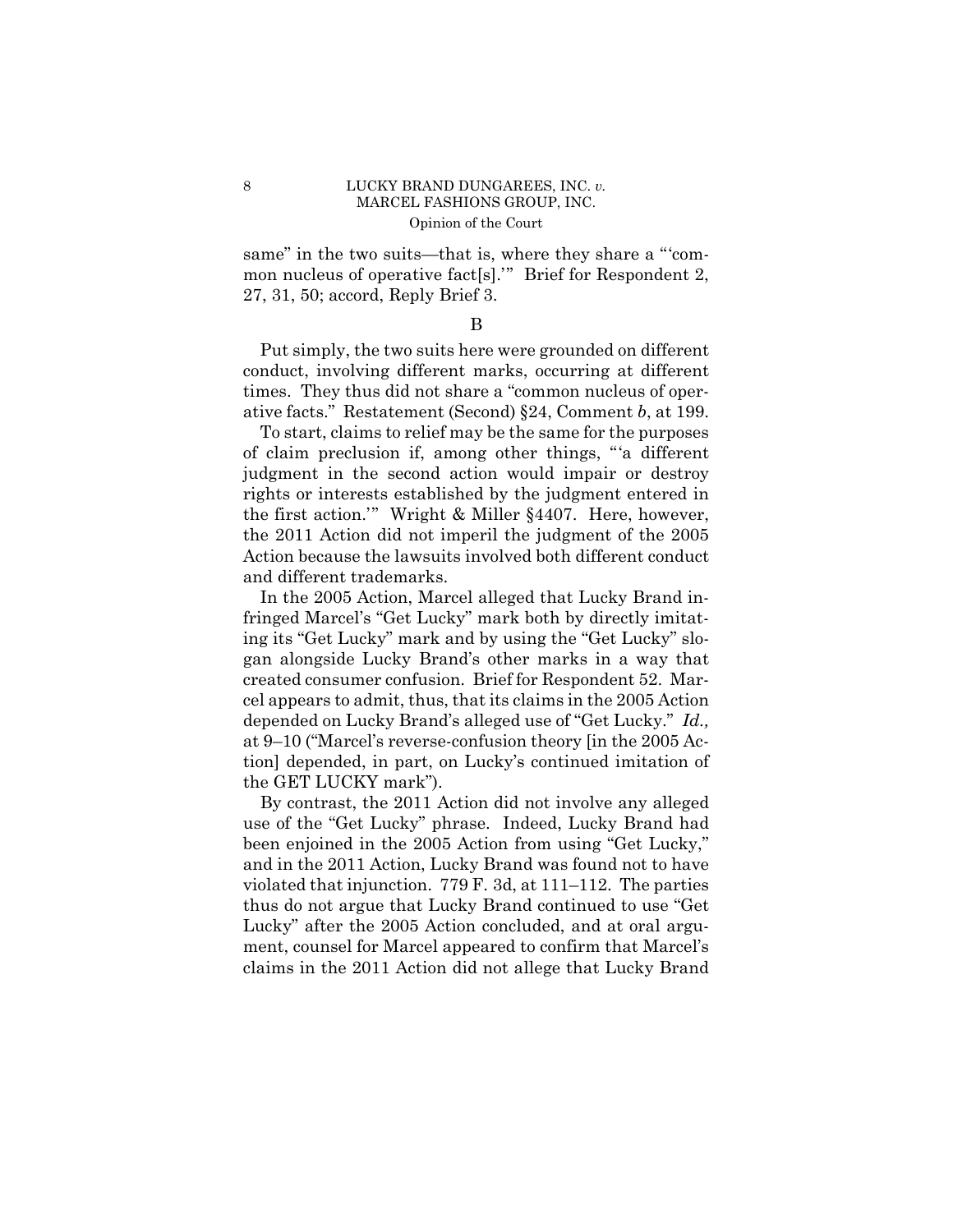continued to use "Get Lucky." Tr. of Oral Arg. 46. Instead, Marcel alleged in the 2011 Action that Lucky Brand committed infringement by using Lucky Brand's own marks containing the word "Lucky"—not the "Get Lucky" mark itself. Plainly, then, the 2011 Action challenged different conduct, involving different marks.

Not only that, but the complained-of conduct in the 2011 Action occurred after the conclusion of the 2005 Action. Claim preclusion generally "does not bar claims that are predicated on events that postdate the filing of the initial complaint." *Whole Woman's Health* v. *Hellerstedt*, 579 U. S.

 $(2016)$  (slip op., at 12) (internal quotation marks omitted); *Lawlor* v. *National Screen Service Corp.*, 349 U. S. 322, 327–328 (1955) (holding that two suits were not "based on the same cause of action," because "[t]he conduct presently complained of was all subsequent to" the prior judgment and it "cannot be given the effect of extinguishing claims which did not even then exist and which could not possibly have been sued upon in the previous case"). This is for good reason: Events that occur after the plaintiff files suit often give rise to new "[m]aterial operative facts" that "in themselves, or taken in conjunction with the antecedent facts," create a new claim to relief. Restatement (Second) §24, Comment *f*, at 203; 18 J. Moore, D. Coquillette, G. Joseph, G. Vairo, & C. Varner, Federal Practice §131.22[1], p. 131–55, n. 1 (3d ed. 2019) (citing cases where "[n]ew facts create[d a] new claim").

 that change over time. As Lucky Brand points out, liability This principle takes on particular force in the trademark context, where the enforceability of a mark and likelihood of confusion between marks often turns on extrinsic facts for trademark infringement turns on marketplace realities that can change dramatically from year to year. Brief for Petitioners 42–45. It is no surprise, then, that the Second Circuit held that Marcel's 2011 Action claims were not barred by the 2005 Action. By the same token, the 2005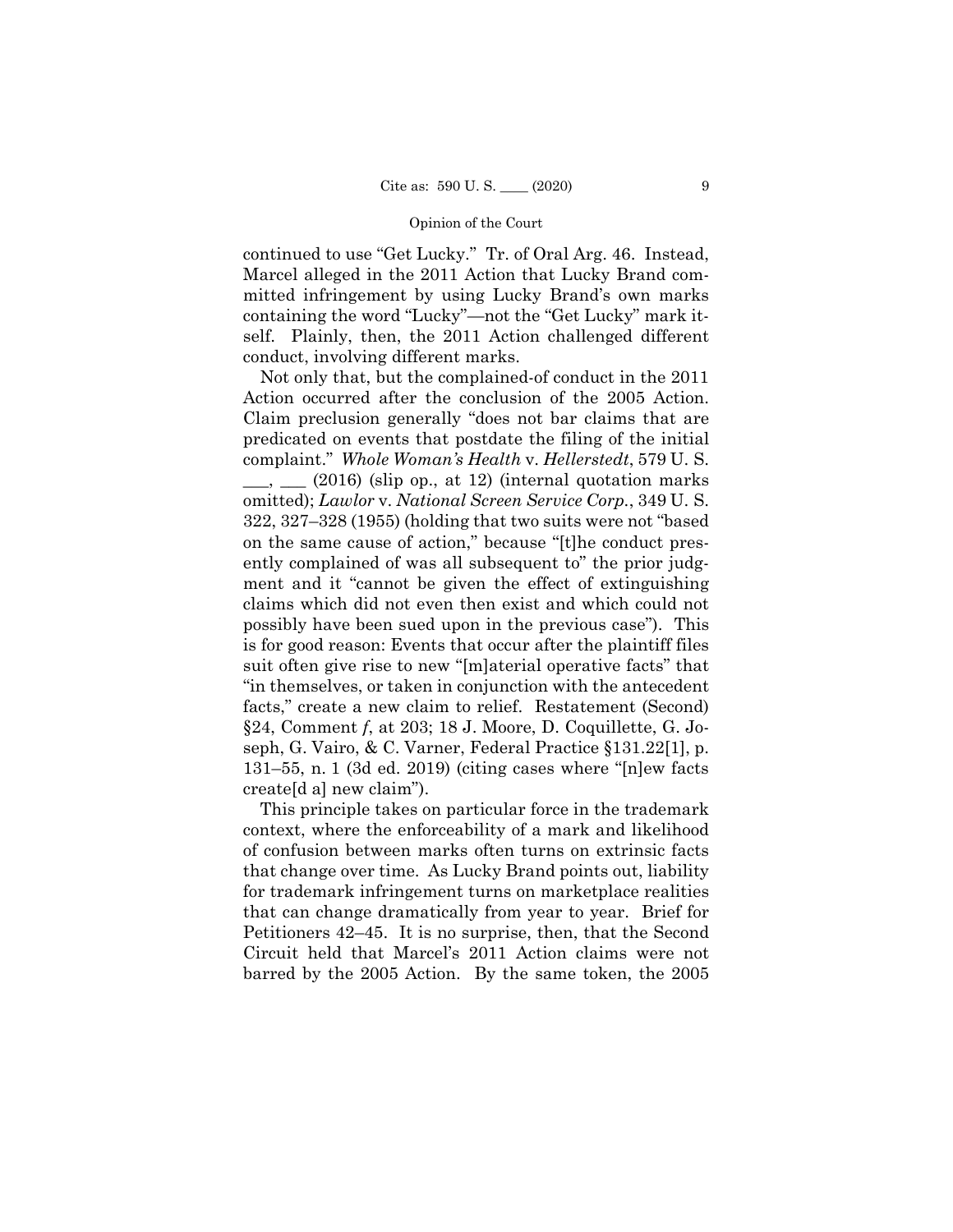# 10 LUCKY BRAND DUNGAREES, INC. *v*. MARCEL FASHIONS GROUP, INC. Opinion of the Court

Action could not bar Lucky Brand's 2011 defenses.

At bottom, the 2011 Action involved different marks, different legal theories, and different conduct—occurring at different times. Because the two suits thus lacked a "common nucleus of operative facts," claim preclusion did not and could not bar Lucky Brand from asserting its settlement agreement defense in the 2011 Action.

# III

 sion," none of them describe scenarios applicable here. Resisting this conclusion, Marcel points to treatises and this Court's cases, arguing that they support a version of "defense preclusion" doctrine that extends to the facts of this case. Brief for Respondent 24–26. But these authorities do no such thing. As an initial matter, regardless of what those authorities might imply about "defense preclu-Moreover, we doubt that these authorities stand for anything more than that traditional claim- or issue*-*preclusion principles may bar defenses raised in a subsequent suit principles that, as explained above, do not bar Lucky Brand's release defense here.

Take, for example, cases that involve either judgment enforcement or a collateral attack on a prior judgment. *Id.*, at 26–35. In the former scenario, a party takes action to enforce a prior judgment already issued against another; in the latter, a party seeks to avoid the effect of a prior judgment by bringing a suit to undo it. If, in either situation, a different outcome in the second action "would nullify the initial judgment or would impair rights established in the initial action," preclusion principles would be at play. Restatement (Second) §22(b), at 185; Wright & Miller §4414. In both scenarios, courts simply apply claim preclusion or issue preclusion to prohibit a claim or defense that would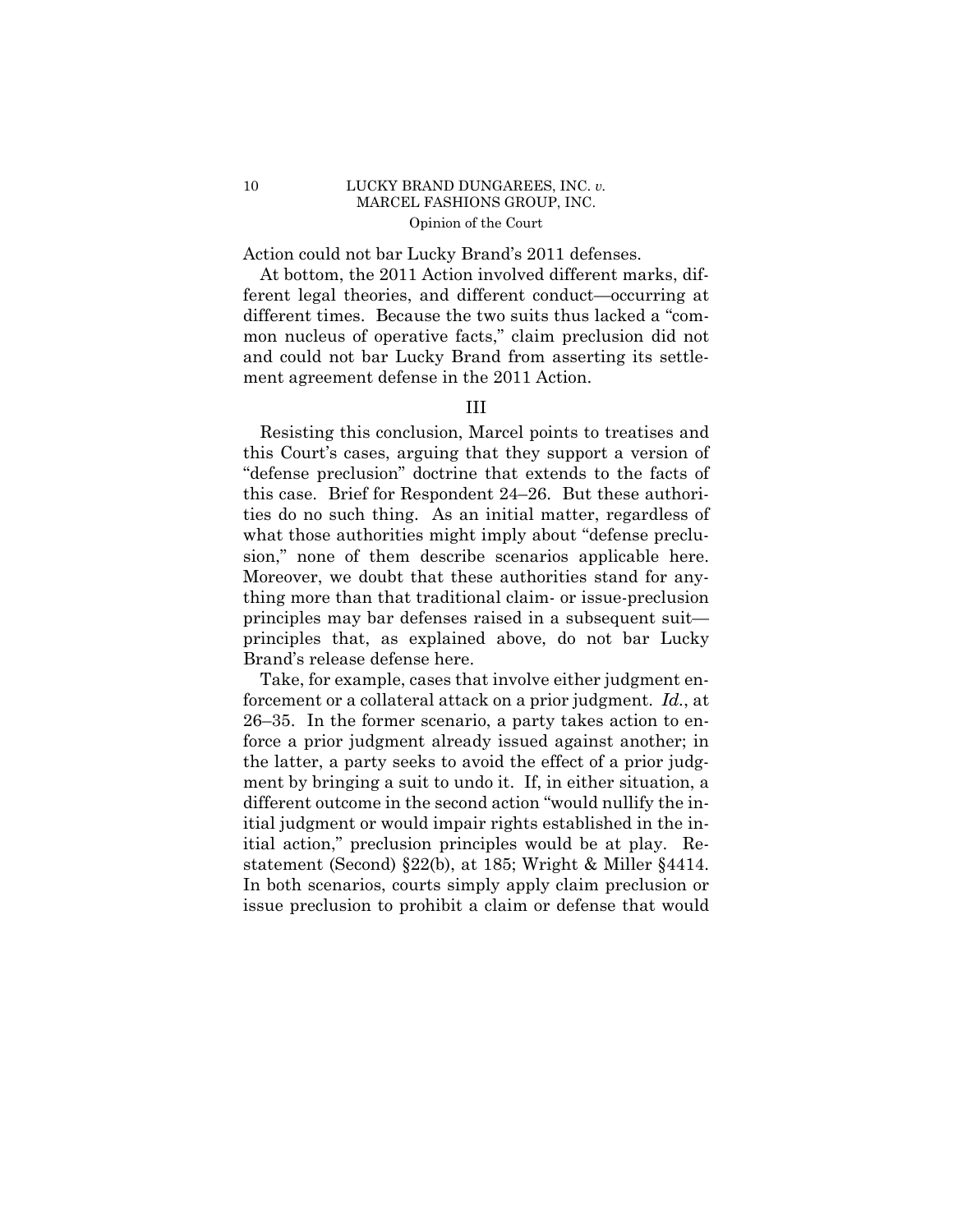attack a previously decided claim.3 But these principles do not preclude defendants from asserting defenses to new claims, which is precisely what Marcel would have us do here.

In any event, judgment-enforcement and collateral-attack scenarios are far afield from the circumstances of this case. Lucky Brand's defense in the 2011 Action did not threaten the judgment issued in the 2005 Action or, as Marcel argues, "achieve the same practical result" that the above-mentioned principles seek to avoid. Brief for Respondent 31–32. Indeed, while the judgment in the 2005 Action plainly prohibited Lucky Brand from using "Get Lucky," it did not do the same with respect to Lucky Brand's continued, standalone use of its own marks containing the word "Lucky"—the only conduct at issue in the 2011 Action. Put simply, Lucky Brand's defense to new claims in the 2011 Action did not risk impairing the 2005 judgment.

Nor do cases like *Beloit* v. *Morgan*, 7 Wall. 619 (1869), aid Marcel. See Brief for Respondent 32–33. To be sure, *Beloit*  held that a defendant in a second suit over bonds "of the same issue" was precluded from raising a defense it had not raised in the first suit. 7 Wall., at 620. But the Court there

<sup>&</sup>lt;sup>3</sup>One might ask: If any preclusion of defenses (under the claim-preclusion rubric) requires identity of claims in two suits, how could the second similar suit have avoided standard claim preclusion in the first place? Different contexts may yield different answers. In a judgment-enforcement context, the answer may be that claim preclusion applies only "to a final judgment rendered in an action *separate* from that in which the doctrine is asserted." 18 J. Moore, D. Coquillette, G. Joseph, G. Vairo, & C. Varner, Federal Practice §131.31[1], p. 131–116 (3d ed. 2019) (emphasis added). Thus—although claim preclusion does apply to a later, standalone suit seeking relief that could have been obtained in the first it "is not applicable to . . . efforts to obtain supplemental relief in the original action, or direct attacks on the judgment." *Ibid* (footnote deleted)*.* The upshot is that—even if a court deems the underlying core of operative facts to be the same—a plaintiff in that circumstance is not precluded from enforcing its rights with respect to continuing wrongful conduct.